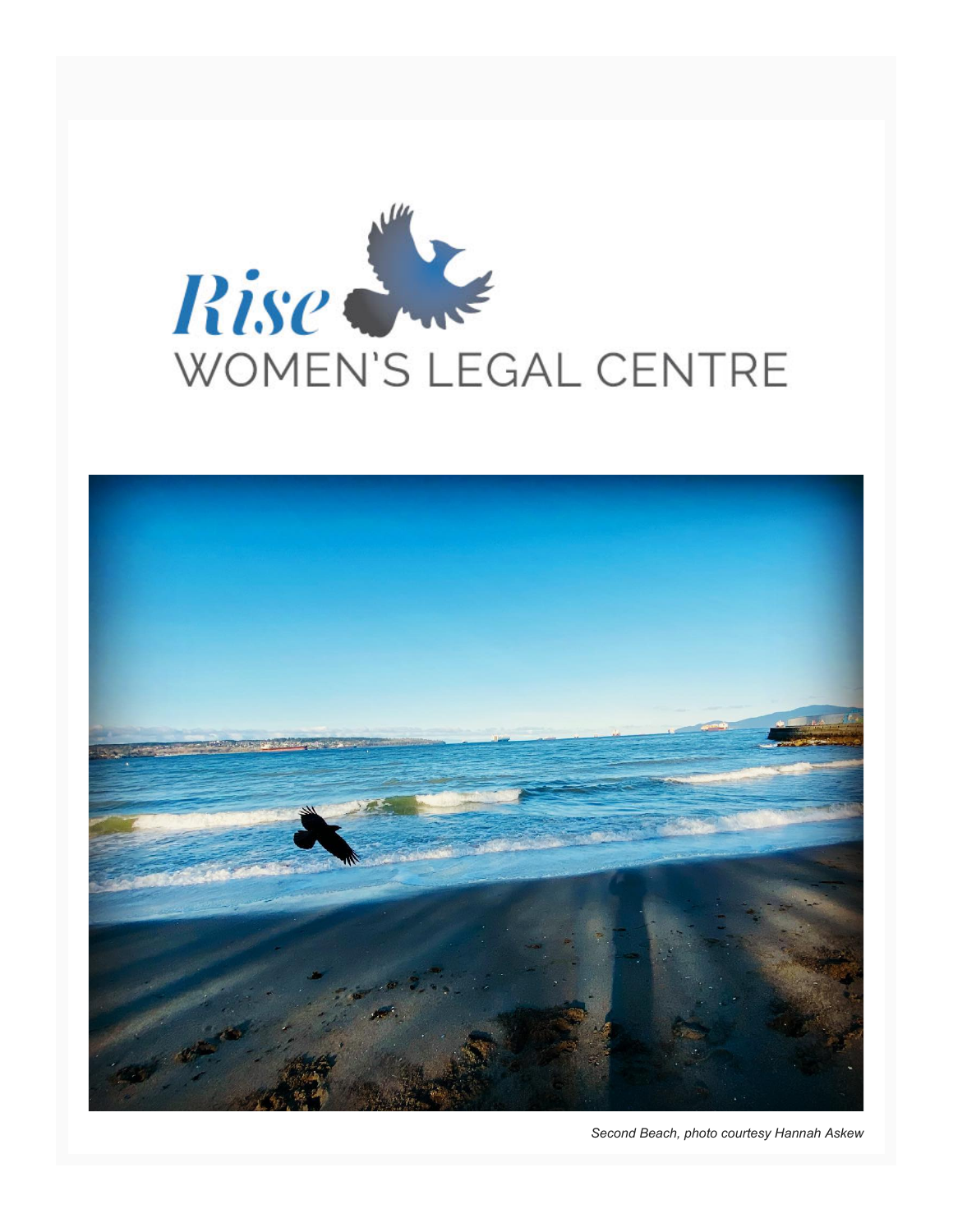# **Spring 2021**

**Follow Rise!** @RiseWomensLegal



## **Women in BC need Rise, and Rise needs you.**

**Now more than ever, Rise needs your support.**

**From the first days of this pandemic through today, Rise has been hard at work helping women in BC maintain their safety and health, for themselves and their families.**

**We never stopped.**

[Click here](https://womenslegalcentre.us10.list-manage.com/track/click?u=f078aba75ebe057aaca82e319&id=6e9c80f66b&e=c97e8fda04) to help improve access to family justice for women in BC

## **Grantors & Funders**









We begin, as always, with welcomes and farewells.

Rise says goodbye to our office manager **Ayesha Ali** this past week as she leaves us to, as Kim put it, "climb higher mountains". Kim speaks for all of us when she says "I'm incredibly grateful to Ayesha for helping to shepherd Rise through a very challenging period as well as a time of growth for the organisation.

Ayesha, you will be greatly missed and I hope you stay in touch." Hear hear, and Jedi hugs from the rest of us. Don't be a stranger, Ayesha!

We're lucky that Ayesha leaves us in the capable hands of office manager **Ellie Ericson**. Ellie brings with her over 20 years of professional administrative and office management experience in a broad range of sectors including, corporate special events, television production, law, and consulting. Ellie is also a talented artist, having been painting for over a decade, and



photographing portraits, events, travel and other project work in her personal time. Welcome to Rise, Ellie!

Rise is also very happy to have **Kaelyn Burns** join us as our summer intern. Kaelyn attends law school at Dalhousie, but will be lending her skills to Rise this summer on a variety of projects, not least **Haley Hrymak's** new research project on improving safety for women in rural courthouses.

Farewell to our Winter 2021 cohort of student clinicians, who worked hard and did a great job for their clients. Supervising Lawyer **Vandana Sood** reports that they all appeared in court proceedings at some point in the semester, and that they were all "exceptionally organized" and were able to move every client file forward, including teeing up a number of court appearances for the next (now current) student clinician cohort. Vandana says "That might be the hardest part of the file, and it can take a long time -- they did a great job."

Kudos, Winter 2021!



Victoria Baylis, Amanda Hobbs, Kinsey Furniss, Kaeleigh Philips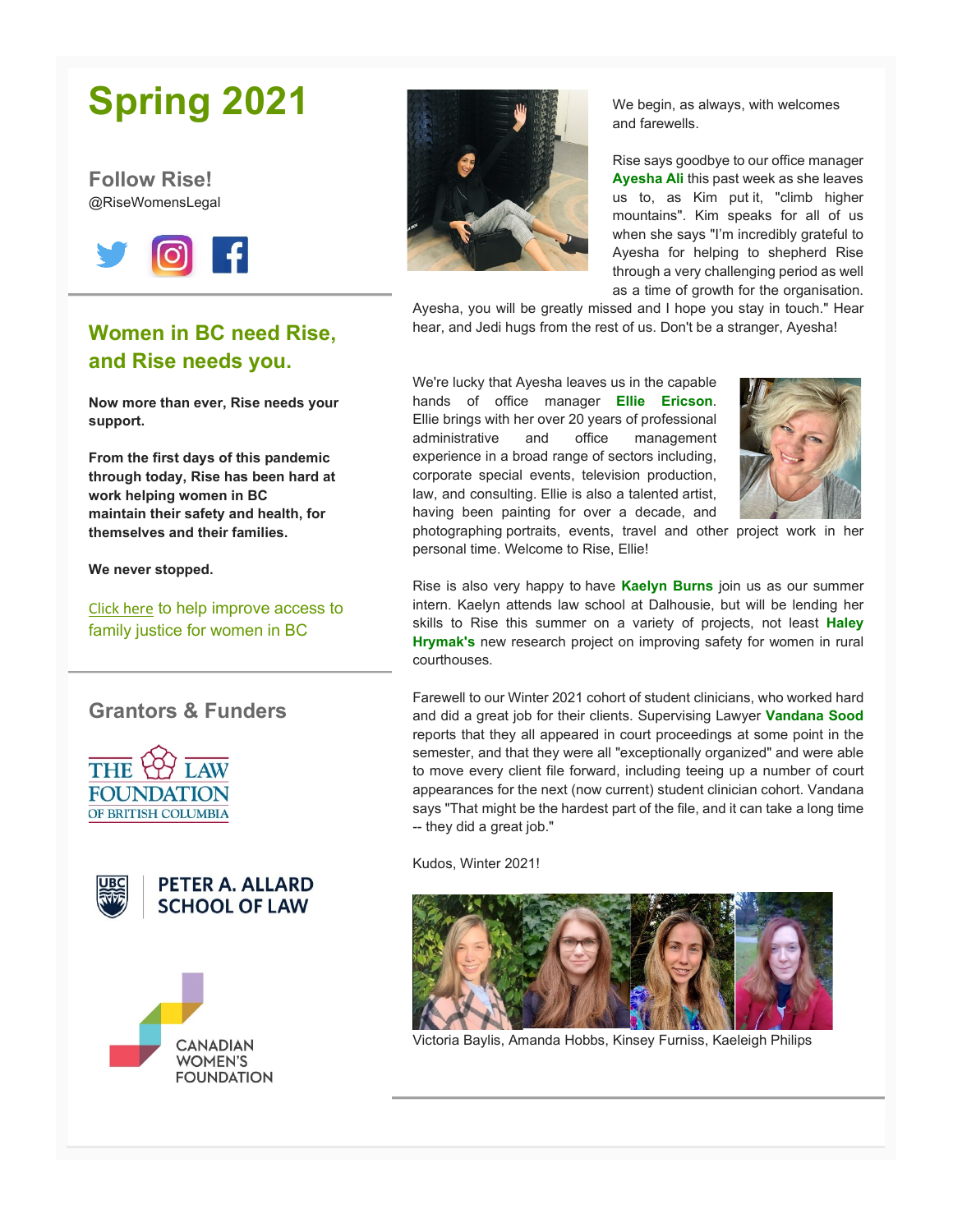

Women and Gender Femmes et Égalité Equality Canada des genres Canada







*and several foundations that have requested anonymity*

### **Major Donors**

**The Hon. Risa Levine J. Scott Stanley** *and major donors who have requested anonymity*

#### **Sustaining Circle**

#### *Sustaining Partners*

**Scott Booth Magal Huberman & Ury Segal Jenkins Marzban Logan LLP**

#### *Sustaining Advocates*

**Nancy Bradshaw & Robert Brown Morag MacLeod QC Murray Jamieson LLP The Hon. Catherine Ryan**

#### *Sustaining Patrons*

**The Hon. Marion Allan Roberta Beiser May Chan Margaret Clarke Nicholas Cotton The Hon. Kirsti Gill Agnes Huang Judith Korbin**

### **Why Can't Everyone Just Get Along? How BC's Family Law System Puts Survivors in Danger**

From 2017 to 2020, Rise researched how the legal system in BC fails litigants – mainly women -- who have experienced family violence and been through the courts with a family law matter. Haley Hrymak travelled to 27 communities in BC and interviewed women who are survivors of family violence and have recently pursued their family law case in a BC court, organized focus groups, surveys, and round-table discussions, and spoke directly with front-line workers and experts from different disciplines, including law, psychology, social work, education, nursing, advocacy, and counselling.



HOW BC's FAMILY LAW SYSTEM PUTS SURVIVORS IN DANGER



WITH GENEROUS SUPPORT FROM WOMEN AND GENDER EQUALITY CANADA Canada

[This report is the result of](https://womenslegalcentre.us10.list-manage.com/track/click?u=f078aba75ebe057aaca82e319&id=e58b1c96ac&e=c97e8fda04)  [th](https://womenslegalcentre.us10.list-manage.com/track/click?u=f078aba75ebe057aaca82e319&id=e58b1c96ac&e=c97e8fda04)[at research,](https://womenslegalcentre.us10.list-manage.com/track/click?u=f078aba75ebe057aaca82e319&id=972517936c&e=c97e8fda04) and tells the sometimes heartbreaking stories of what these women faced while trying to access family justice for themselves and their families, as well as offers recommendations on how to improve the court system in BC.

The report is co-authored by Haley Hrymak and Kim Hawkins, with assistance from dozens more among our colleagues, students, staff and volunteers. Rise is grateful to Women and Gender Equality Canada for

the funding that made this research and report possible. It's a compelling read for anyone, in a professional or personal capacity, and is now required reading for the CLEBC training course *Family Violence Screening Training for Litigators and Dispute Resolution Professionals*.

Rise issued a press release, and reporter **Lisa Steacy** of News1130 picked up the story and helped us [publicize the report.](https://womenslegalcentre.us10.list-manage.com/track/click?u=f078aba75ebe057aaca82e319&id=79eeb849c6&e=c97e8fda04) One especially poignant quote from her interview with Haley Hrymak:

*"Many people talked about one person who believed them, one person who truly tried to help them. It could be something as simple as a kind gesture in the courthouse, or at the police station, or one police officer who really believed them. They talked about the positive impact that had on them and how much that helped them keep going."*

The venerable **Dr Margaret Jackson**, director of [The FREDA Centre for](https://womenslegalcentre.us10.list-manage.com/track/click?u=f078aba75ebe057aaca82e319&id=518c617dea&e=c97e8fda04)  [Research on Violence Against Women and Children](https://womenslegalcentre.us10.list-manage.com/track/click?u=f078aba75ebe057aaca82e319&id=518c617dea&e=c97e8fda04) at SFU, invited Haley to present the report in a webinar in March, which was well-attended and extremely well received. You can [watch the webinar here.](https://womenslegalcentre.us10.list-manage.com/track/click?u=f078aba75ebe057aaca82e319&id=a09239720c&e=c97e8fda04)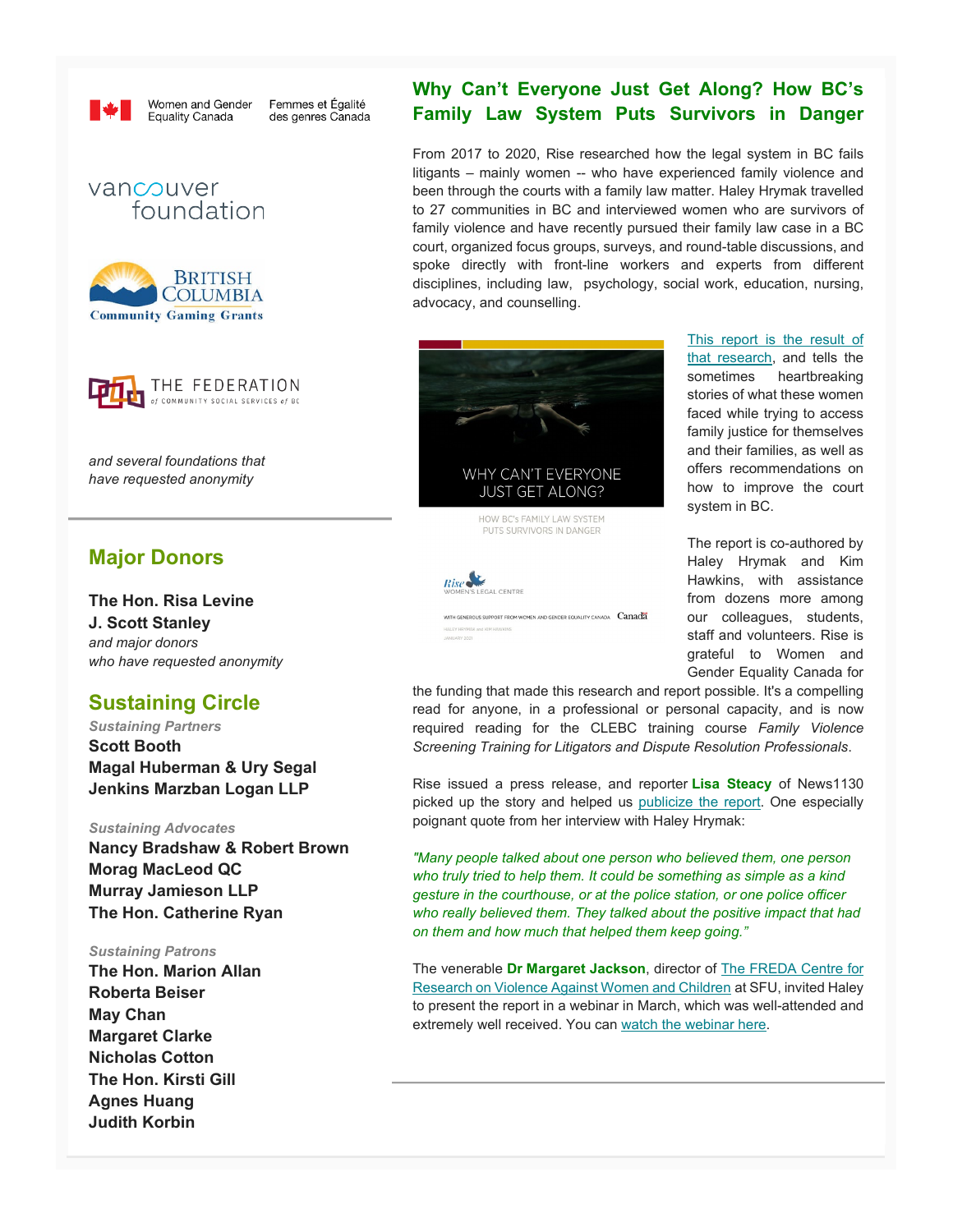#### **The Hon. Donna Martinson Michelle Simpson**

*and several Sustaining donors who have requested anonymity*

#### **Monthly Giving Circle**

**Alison Brewin Matthew Chan Andrea Glen Kasari Govender Marc Howatson Emily Kydd Raji Mangat Kimberly McAfee Jasmine Nielsen Amanda Tipper Coralie Wood**

*and monthly donors who have requested anonymity*

#### **Donors in Kind**

*These businesses have donated products and services that help Rise deliver our programming to the very best of our ability.*





#### **Section 211 Toolkits**

Section 211 reports, sometimes called "custody and access reports", are frequently ordered in difficult family law cases involving parenting disputes, and are intended to provide judges with independent information about the views and needs of children. They are a common feature of BC family law cases and can have important consequences for the participants.

Rise developed [a toolkit for lawyers,](https://womenslegalcentre.us10.list-manage.com/track/click?u=f078aba75ebe057aaca82e319&id=c449661328&e=c97e8fda04) primarily those working with women who have experienced family violence, but also for lawyers who are not as well informed as they would like about s. 211 reports and want to learn more. We also developed a simplified version for women who may be thinking about asking a judge to order a s. 211 report, or who have been told that they need to get one. [Rise's simplified guide](https://womenslegalcentre.us10.list-manage.com/track/click?u=f078aba75ebe057aaca82e319&id=68b3fce686&e=c97e8fda04) provides some basic information for non-lawyers, and has been translated into 12 languages.

#### **Legal Attire Library**



Rise is always so proud to watch our alumni being called to the bar and beginning their legal careers. but many of them face one last hurdle on their path to lawyerhood: lawyers must wear proper court attire -- "robes" -- for their call ceremony. Robes are custom made, and start at over a thousand dollars for a complete set -- a considerable expense for someone just beginning their career, often with student debt. Some new calls are lucky enough to have received their court attire as a graduation gift, and some can borrow from a principal lawyer, parent or friend, but many others just don't have

resources like these to rely on.

A couple of years ago Rise started collecting court attire so that we may

start a "lending library" for students and new lawyers. We've been collecting gowns, jackets, shirts, tabs and more, that any new lawyer -- not just our alumni -- can borrow for their call ceremony or any court attendance, free of charge. We ask only that they are returned drycleaned for the next borrower..

Pictured (with apologies for the bad iPhone photography): Lawyers and Rise alumni Tanya [Thakur](https://womenslegalcentre.us10.list-manage.com/track/click?u=f078aba75ebe057aaca82e319&id=d4c082d398&e=c97e8fda04) and [Daniel MacNeill](https://womenslegalcentre.us10.list-manage.com/track/click?u=f078aba75ebe057aaca82e319&id=16772e67c5&e=c97e8fda04) trying on court gowns donated by [Megan Ellis QC](https://womenslegalcentre.us10.list-manage.com/track/click?u=f078aba75ebe057aaca82e319&id=404b503680&e=c97e8fda04) and Brock [Martland QC](https://womenslegalcentre.us10.list-manage.com/track/click?u=f078aba75ebe057aaca82e319&id=66bcff3fd9&e=c97e8fda04)**.** Megan's robes were a gift from her mother Rae Ellis on Megan's call to the Bar  $\ln$